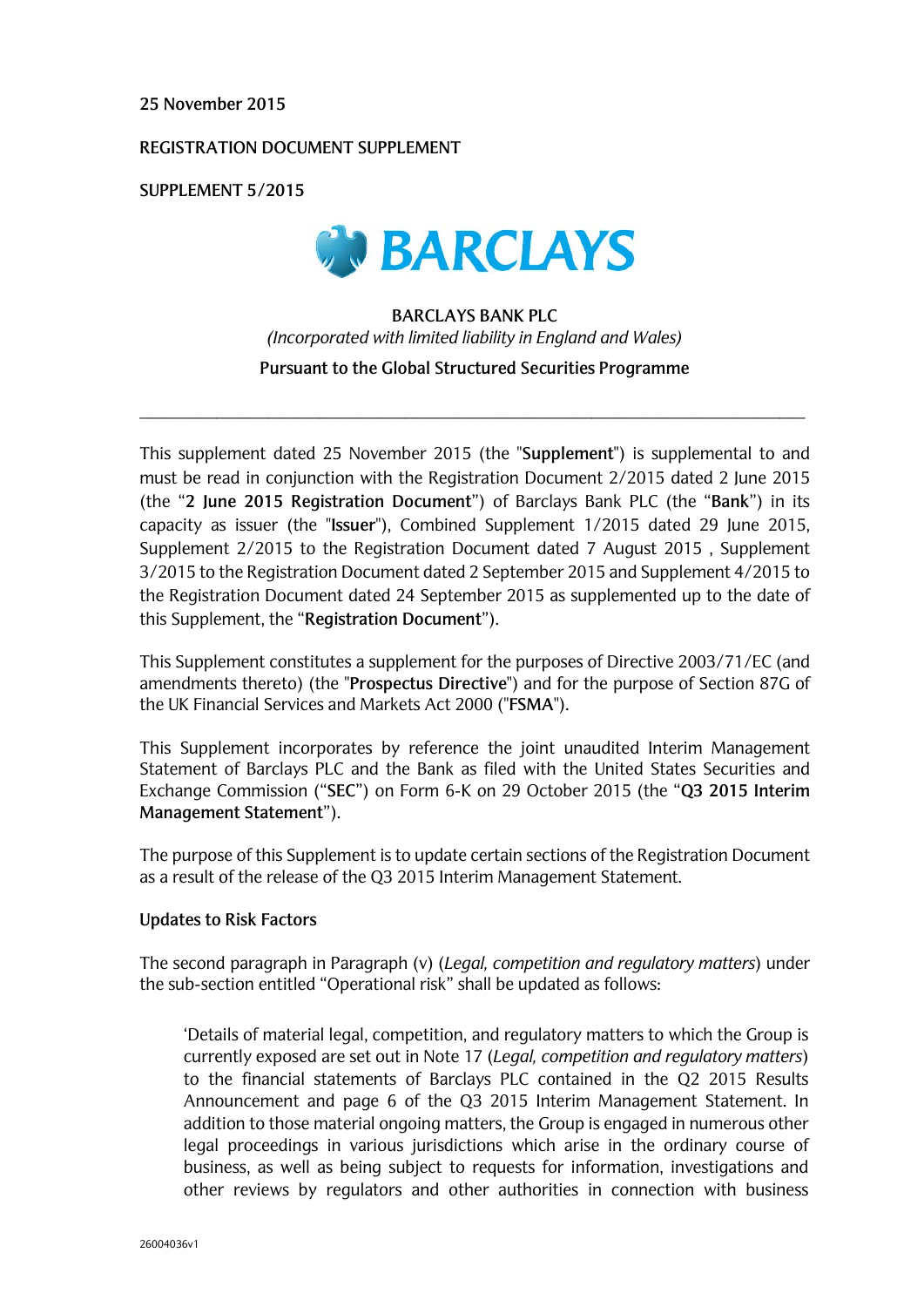activities in which the Group is or has been engaged. In light of the uncertainties involved in legal, competition and regulatory matters, there can be no assurance that the outcome of a particular matter or matters will not be material to the Group's results of operations or cash flow for a particular period, depending on, among other things, the amount of the loss resulting from the matter(s) and the amount of income otherwise reported for the period.'

#### **Updates to Information Incorporated by Reference**

(i) The following shall be included in the list of documents incorporated by reference:

'the joint unaudited Interim Management Statement of Barclays PLC and the Bank as filed with the SEC on Form 6-K on 29 October 2015 in respect of the nine months ended 30 September 2015 (the "**Q3 2015 Interim Management Statement**").'

(i) Additionally, the following sections set out in the cross reference table below with regard to the Q3 2015 Interim Management Statement and the Q2 2015 Results Announcement shall be incorporated by reference into the Registration Document. For the avoidance of doubt, information in the Q3 Interim Management Statement and the Q2 2015 Results Announcement which is not set out below is not incorporated by reference into the Registration Document, unless previously stated as incorporated by reference by previous supplement:

| Exhibit 99.1 – Results of Barclays PLC Group as of, and for the nine months<br>ended, 30 September 2015 | Pages 2 to 114 of<br>Exhibit 99.1 |
|---------------------------------------------------------------------------------------------------------|-----------------------------------|
| Performance Highlights                                                                                  | Pages 1 to 3                      |
| <b>Group Performance Review</b>                                                                         | Pages 4 to 6                      |
| <b>Results by Business</b>                                                                              | Pages 7 to 11                     |
| Quarterly Results Summary                                                                               | Pages 12 to 13                    |
| Quarterly Core Results by Business                                                                      | Pages 14 to 17                    |
| Performance Management                                                                                  | Pages 18 to 20                    |
| Returns and equity by business                                                                          | Pages 18 to 19                    |
| Margins and balances                                                                                    | Page 20                           |
| <b>Condensed Consolidated Financial Statement</b>                                                       | Pages 21 to 23                    |
| Capital                                                                                                 | Pages 24 to 25                    |
| Leverage                                                                                                | Page 26                           |
| Shareholder Information                                                                                 | Page 27                           |
| Appendix 1 – Glossary                                                                                   | Pages 28 to 51                    |

#### '**Q3 2015 Interim Management Statement Cross Reference List**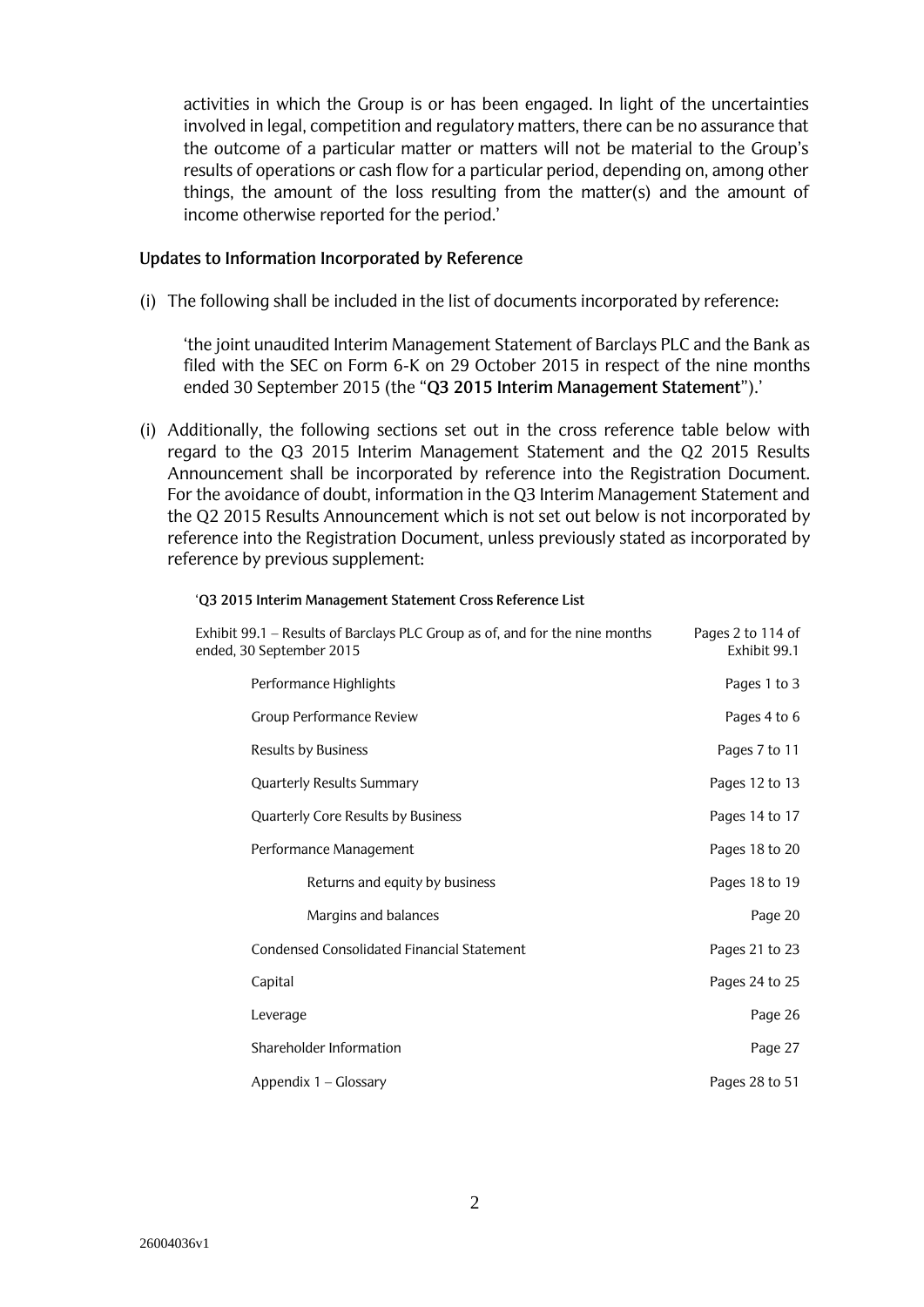'From Exhibit 99.1 to the Q2 2015 Results Announcement Cross Reference List

Executive Chairman's Review **Page 5** and the control of the control of the Page 5

#### Amendments to the section entitled "Directors"

On 28 October 2015, the Company and the Bank announced the appointment of James E. Staley as Chief Executive Officer of the Company and the Bank. Mr Staley will take up his role, and join the Boards of the Company and the Bank as a Director, with effect from 1 December 2015. Mr McFarlane's function will revert to Chairman as at 30 November 2015. Crawford Gillies joined SSE plc as Senior Independent Director in June 2015. Dambisa Moyo joined Seagate Technology as Non-Executive Director in October 2015. Sir Michael Rake was appointed Chairman of Worldpay Group PLC in July 2015.

The information incorporated by reference, either expressly or implicitly, into the Q2 2015 Results Announcement or the Q3 2015 Interim Management Statement do not form part of this Supplement and/or the Registration Document.

Information in the Q2 2015 Results Announcement or the Q3 Interim Management Statement which is not incorporated by reference into the Registration Document is either not relevant for the investor or is covered elsewhere in the Registration Document or previous supplement.

The Q2 2015 Results Announcement may be inspected, free of charge at the registered office of the Issuer; or at: http://www.home.barclays/barclays-investor-relations/results-and-reports/results.html.

The Q3 2015 Interim Management Statement may be inspected free of charge at the registered office of the Issuer; or at: http://www.home.barclays/barclays-investor-relations/results-and-reports/results.html.

### **Updates to the Issuer and the Group**

(i) The sub-section entitled "Legal, Competition and Regulatory Matters" and the subsequent disclosures are updated as follows: